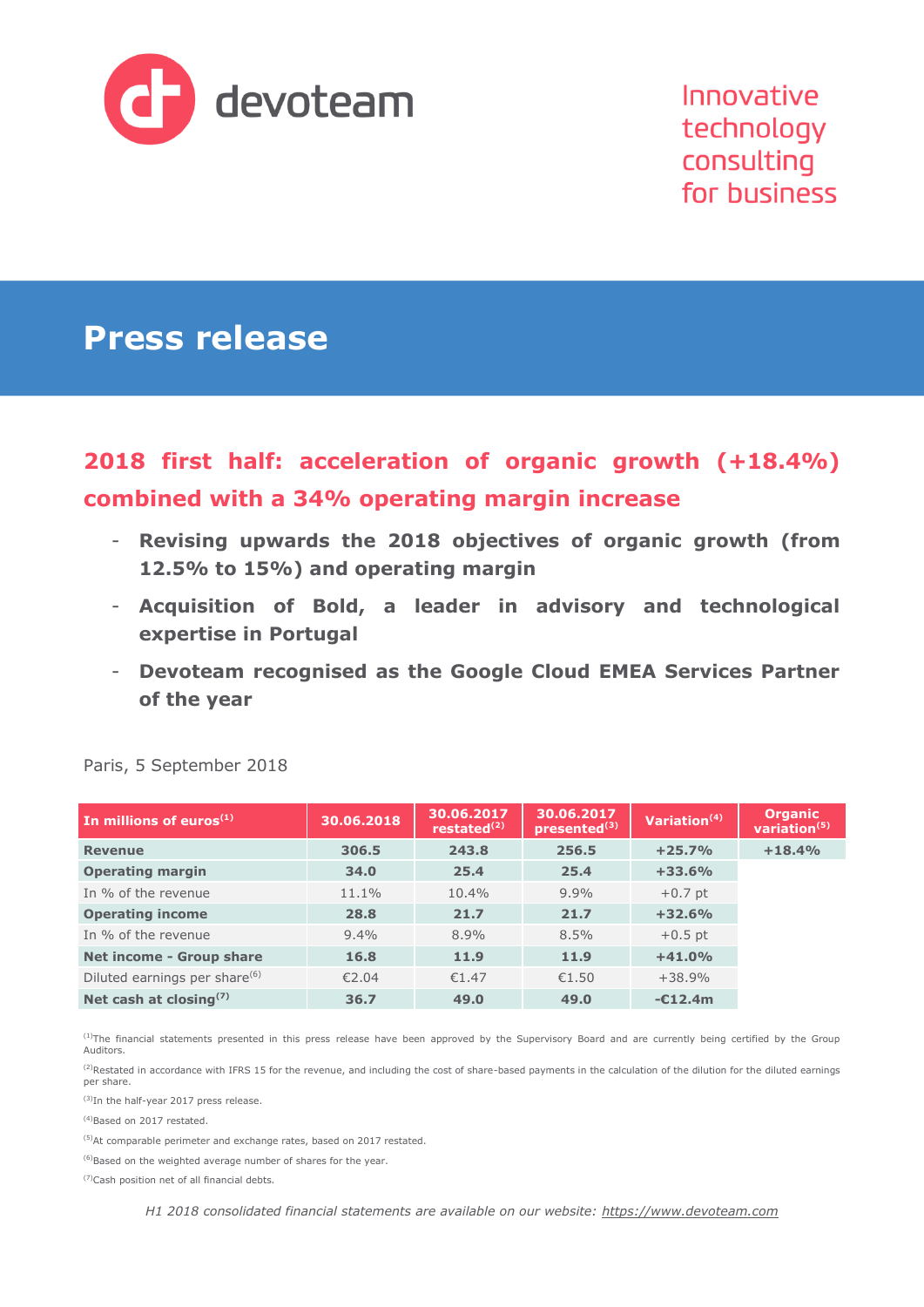Devoteam (Euronext Paris : DVT) reports revenues of €306.5 million in H1 2018 with an operating margin of 11.1% and announces the acquisition of Bold in Portugal. The Group has also been awarded Google Cloud EMEA Services Partner of the year, highlighting its leadership position in Digital Transformation.

## **Results for the first half of 2018**

## *Preliminary note – Restatement of 2018 first quarter revenue to take into account the application of IFRS 15*

*After analysis with Group auditors, the Group has revised its interpretation of IFRS 15, applicable since 1 January 2018. The revenue presented in the first quarter of 2018 has been corrected and is presented in the appendix of this press release. Thus, the revenue related to third-party licence resell and subscription rights to access SaaS plateforms on integration projects (mainly Google) is now recognised up to the margin done on this project. In order to keep a comparable level of information, 2017 accounts have also been restated following the same approach. The retrospective application of this new IFRS norm for 2017 leads to a reduction of the Group revenue for €12.7 million and 5% of the revenue in the first half of 2017, and for €27.4 million and 5.1% of the full year 2017 revenue. At the time of the May 2018 publication, the impact was estimated at €5 million, representing 1% of the full year 2017 revenue. This does not impact the amount in euros of operating margin, net result, earning per share and free cash-flow. Consequently, the operating margin rate of the first half 2017 goes from 9.9% to 10.4%, and the full year 2017 rate, from 10% to 10.5%.*

After applying this restatement, **revenue** stands at €306.5 million for the first half of 2018, growing 18.4% compared to the first half of 2017 excluding the changes in scope and exchange rates.

On the second quarter alone, the Group achieves revenues of  $E152.8$  million, growing 28.3% compared to the second quarter of 2017 in total, and 20.5% excluding the changes in scope and exchange rates.

The **operating margin** increases by 70 basis points in the first half of 2018. It stands at more than €34 million and 11.1% of the revenue.

Non recurring expenses include a strong decrease in restructuring costs (standing at  $\epsilon$ 0.6 million) and a bit less than  $\epsilon$ 3 million other exceptional costs, including almost  $\epsilon$ 2 million

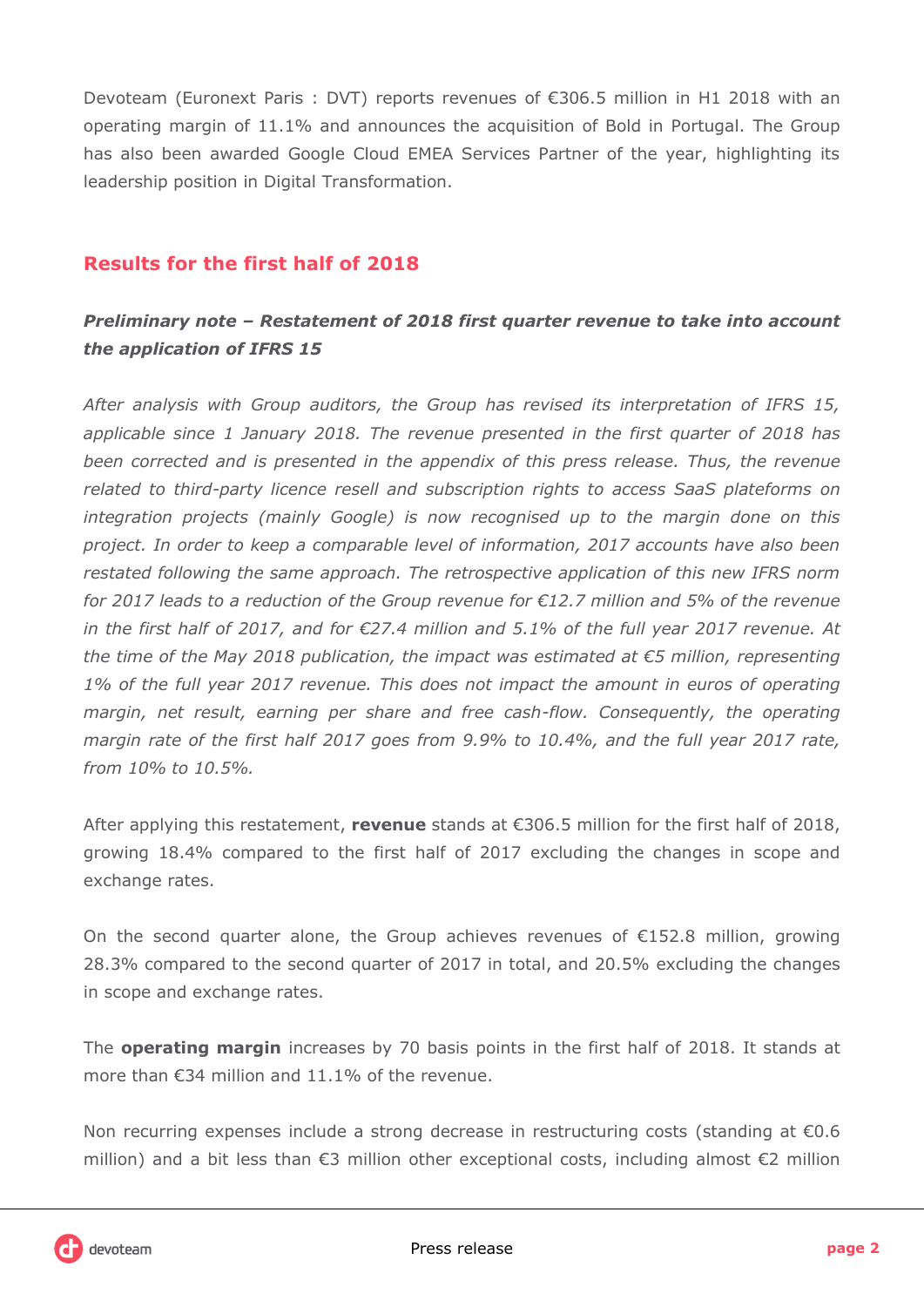related to a litigation and a risk over bank guarantee in Poland as well as €0.5 million loss on Moroccan assets.

The **financial result** stands at -€1.3 million and includes €0.4 million loss on foreign exchange.

**Tax expenses** amounts to €8.4 million. It represents 30% of the profit before tax of the continuing operations. Excluding the losses of disposals and the impairments, without tax effect, the tax rate would have been 31.4%.

**Net income** strongly increases by almost 43%, and drives a 41% growth of the net income attributable to the shareholders of Devoteam S.A.

On 30 June 2018, the **net cash** of the Group stands at €36.7 million and takes into account an increased working capital driven by the growth of the business and by a higher DSO level compared to last year, notably in France, in Benelux (negatively impacted by the entry of TMNS in the consolidation scope), and in the Middle East.

## **Headcount and utilization rate**

On 30 June 2018, the Group employed 5 596 people. The headcount increased by almost 400 people on the first half of 2018, reflecting a very strong business activity as well as the success of Devoteam in recruitment.

The ratio of billable headcount to total headcount stands at 86.7% on 30 June 2018, improving by 90 basis points year on year.

On the first half of 2018, the Group shows a utilization rate of its own billable headcount of 85%, increasing more than one point compared to the first half of 2017.

### **Changes in scope**

On 23 August 2018, Devoteam acquired 58% of Bold International in Portugal. Headquartered in Lisbon, with offices in Aveiro and Porto, and powered by 630 professionals, Bold International's core activities lie within Devoteam's Agile IT strategic offer, with strong SMACS expertise on Devops and Cloud transformation. This acquisition will allow Devoteam to support the many international customers establishing technological excellence centers in Portugal, and benefit from expert, mobile and competitive teams.

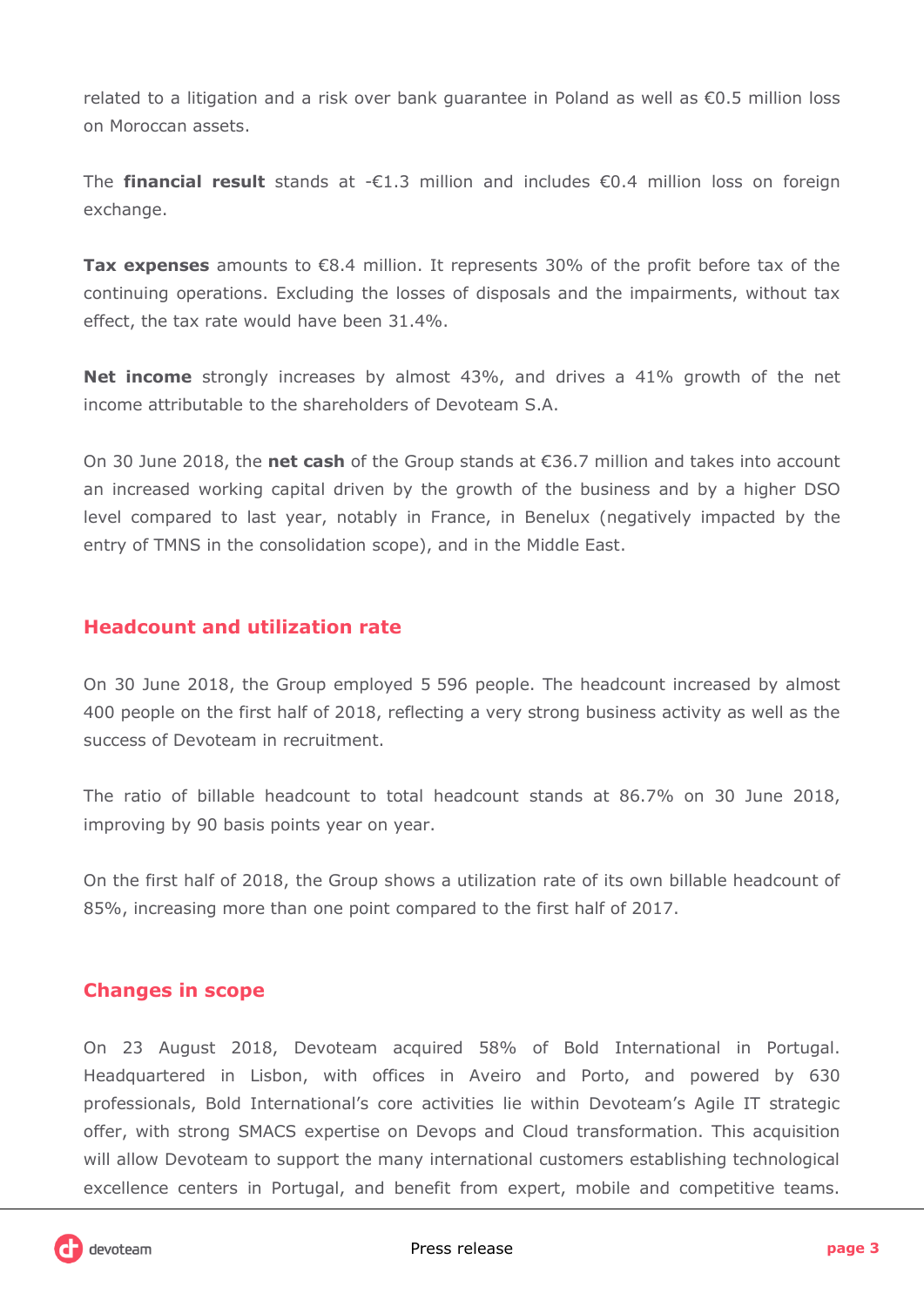Bold International achieved revenues of €20 million in 2017. It will enter the consolidation scope of Devoteam as of 1 September 2018.

Moreover, the Group acquired two other niche players reinforcing its strategic offers, on Data with New Bic in Spain and on Security with Paradigmo in Belgium. These two acquisitions will be fully consolidated starting 1 July 2018. The Group has also finalised the disposal of Shift, which will be deconsolidated starting 1 September 2018.

## **2018 outlook**

Considering the strong level of organic growth over the first semester, changes in scope, and despite the new interpretation of IFRS 15, the Group revises upwards its annual revenue objective to €640 million, growing almost 25% compared to 2017. This objective reflects:

- An organic growth of about 15% (versus 12.5% on last press release);
- A negative impact of exchange rates of 0.7%;
- A contribution from the acquisitions (net from divestments) of about 10%.

The Group also revises upwards its operating margin objective to take into account the accretive effect of IFRS 15, now estimated at 50 basis point over the year, as well as the strong performance of the first semester. Therefore, the operating margin should represent a bit more than 11% of the revenue for 2018 (versus 10.5% in the last press release).

## **Next press release**

2018 third quarter revenue: November  $14<sup>th</sup>$ , 2018 after market closing.

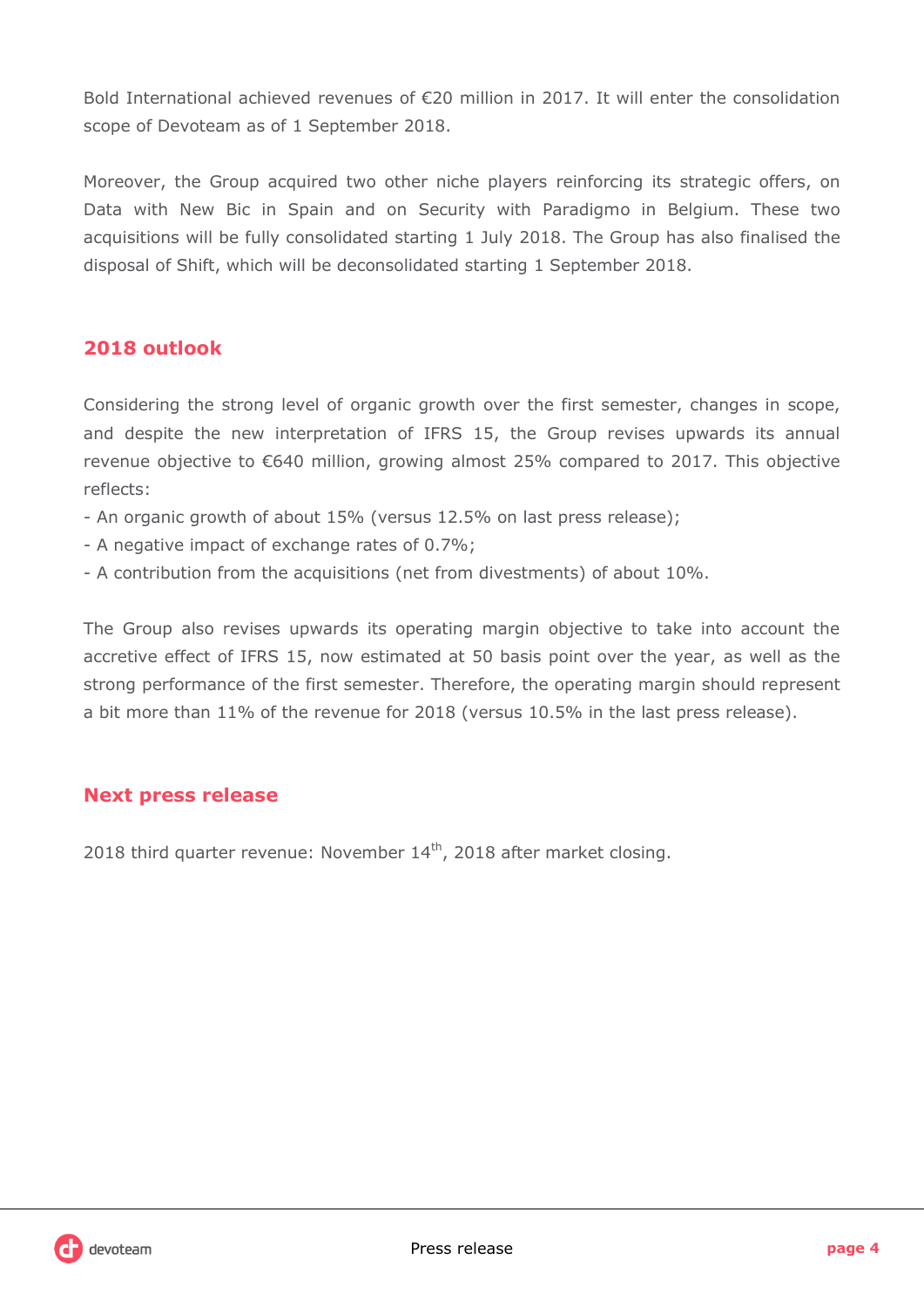# **Appendix**

# **Correction of the revenue for the first quarters of 2018 and 2017 presented in May 2018, to take into account the application of IFRS 15**

| In millions of euros                           | Q1 2018 | Q1 2018 presented<br><b>in May 2018</b> | Q1 2017 | Q1 2017 presented<br>in May 2018 |
|------------------------------------------------|---------|-----------------------------------------|---------|----------------------------------|
| <b>France</b>                                  | 80.2    | 85.7                                    | 63.4    | 67.7                             |
| Variation                                      | 26.6%   | 26.4%                                   |         |                                  |
| L-f-I variation                                | 19.7%   | 20.0%                                   |         |                                  |
| <b>Northern Europe &amp;</b><br><b>Benelux</b> | 39.8    | 40.8                                    | 31.6    | 32.5                             |
| Variation                                      | 25.7%   | 25.5%                                   |         |                                  |
| L-f-I variation                                | 8.9%    | $9.1\%$                                 |         |                                  |
| <b>Central Europe</b>                          | 16.8    | 17.1                                    | 13.7    | 13.7                             |
| Variation                                      | 22.9%   | 24.7%                                   |         |                                  |
| L-f-I variation                                | 22.2%   | 24.0%                                   |         |                                  |
| <b>Iberia &amp; Latam</b>                      | 7.8     | 8.0                                     | 6.9     | 6.9                              |
| Variation                                      | 12.7%   | 15.5%                                   |         |                                  |
| L-f-I variation                                | 13.5%   | 16.4%                                   |         |                                  |
| <b>Rest of the world</b>                       | 9.8     | 10.3                                    | 9.1     | 9.4                              |
| Variation                                      | 8.2%    | 9.5%                                    |         |                                  |
| L-f-I variation                                | 21.3%   | 22.7%                                   |         |                                  |
| <b>Corporate &amp; other</b>                   | (0.7)   | (0.7)                                   | 0.1     | 0.1                              |
| <b>Total</b>                                   | 153.7   | 161.1                                   | 124.7   | 130.3                            |
| Variation                                      | 23.2%   | 23.6%                                   |         |                                  |
| L-f-I variation                                | 16.3%   | 17.0%                                   |         |                                  |

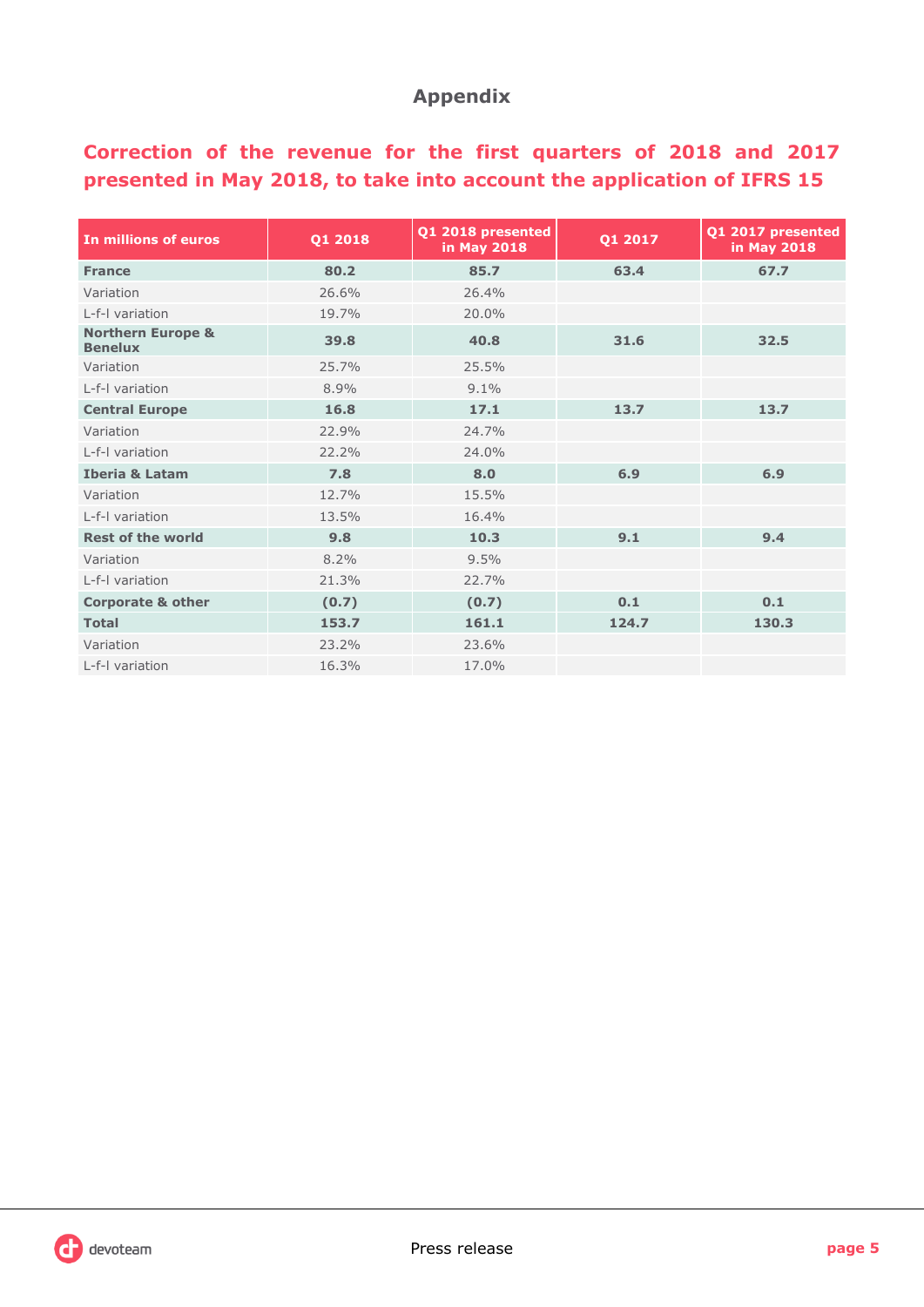# **Pro forma information of the profit and loss statement**

| In millions of euros                                                                  | H1 2018 | H1 2017<br>restated | H1 2017<br>presented | 2017<br>restated | 2017<br>presented |
|---------------------------------------------------------------------------------------|---------|---------------------|----------------------|------------------|-------------------|
| <b>Continuing operations</b>                                                          |         |                     |                      |                  |                   |
| <b>Revenue</b>                                                                        | 306.5   | 243.8               | 256.5                | 512.9            | 540.4             |
| <b>Operating margin</b>                                                               | 34.0    | 25.4                | 25.4                 | 54.0             | 54.0              |
| In % of the revenue                                                                   | 11.1%   | 10.4%               | 9.9%                 | 10.5%            | 10.0%             |
| Cost of share based payment & impact of<br>acquisitions (amortization of intangibles) | (1.7)   | (1.1)               | (1.1)                | (2.5)            | (2.5)             |
| Current operating income                                                              | 32.3    | 24.3                | 24.3                 | 51.5             | 51.5              |
| In % of the revenue                                                                   | 10.5%   | 10.0%               | 9.5%                 | 10.0%            | 9.5%              |
| Non current restructuring costs                                                       | (0.6)   | (1.4)               | (1.4)                | (3.1)            | (3.1)             |
| Operating Profit before M&A and other non<br>current costs                            | 31.7    | 22.9                | 22.9                 | 48.4             | 48.4              |
| In % of the revenue                                                                   | 10.3%   | 9.4%                | 8.9%                 | 9.4%             | 9.0%              |
| M&A & other non current costs                                                         | (2.9)   | (0.2)               | (0.2)                | (2.5)            | (2.5)             |
| Impairment, badwill                                                                   |         | (1.0)               | (1.0)                | (2.0)            | (2.0)             |
| <b>Operating income</b>                                                               | 28.8    | 21.7                | 21.7                 | 43.9             | 43.9              |
| In % of the revenue                                                                   | 9.4%    | 8.9%                | 8.5%                 | 8.6%             | 8.1%              |
| Financial result                                                                      | (1.3)   | (0.9)               | (0.9)                | (2.3)            | (2.3)             |
| Share of profit from associates                                                       | 0.4     | 0.1                 | 0.1                  | 0.1              | 0.1               |
| Income before tax                                                                     | 27.9    | 20.9                | 20.9                 | 41.7             | 41.7              |
| In % of the revenue                                                                   | 9.1%    | 8.6%                | 8.1%                 | 8.1%             | 7.7%              |
| Income tax                                                                            | (8.4)   | (7.8)               | (7.8)                | (15.0)           | (15.0)            |
| <b>Discontinued operation</b>                                                         |         |                     |                      |                  |                   |
| Profit (loss) from discontinued operation,<br>net of tax                              |         | 0.5                 | 0.5                  | 2.5              | 2.5               |
|                                                                                       |         |                     |                      |                  |                   |
| <b>Net income</b>                                                                     | 19.4    | 13.6                | 13.6                 | 29.3             | 29.3              |
| In % of the revenue                                                                   | 6.3%    | 5.6%                | 5.3%                 | 5.7%             | 5.4%              |
| Net income - Group share                                                              | 16.8    | 11.9                | 11.9                 | 25.0             | 25.0              |
| Basic earnings per share                                                              | €2.10   | €1.51               | €1.51                | €3.15            | €3.15             |
| Diluted earnings per share                                                            | €2.04   | €1.47               | €1.50                | €3.15            | €3.15             |

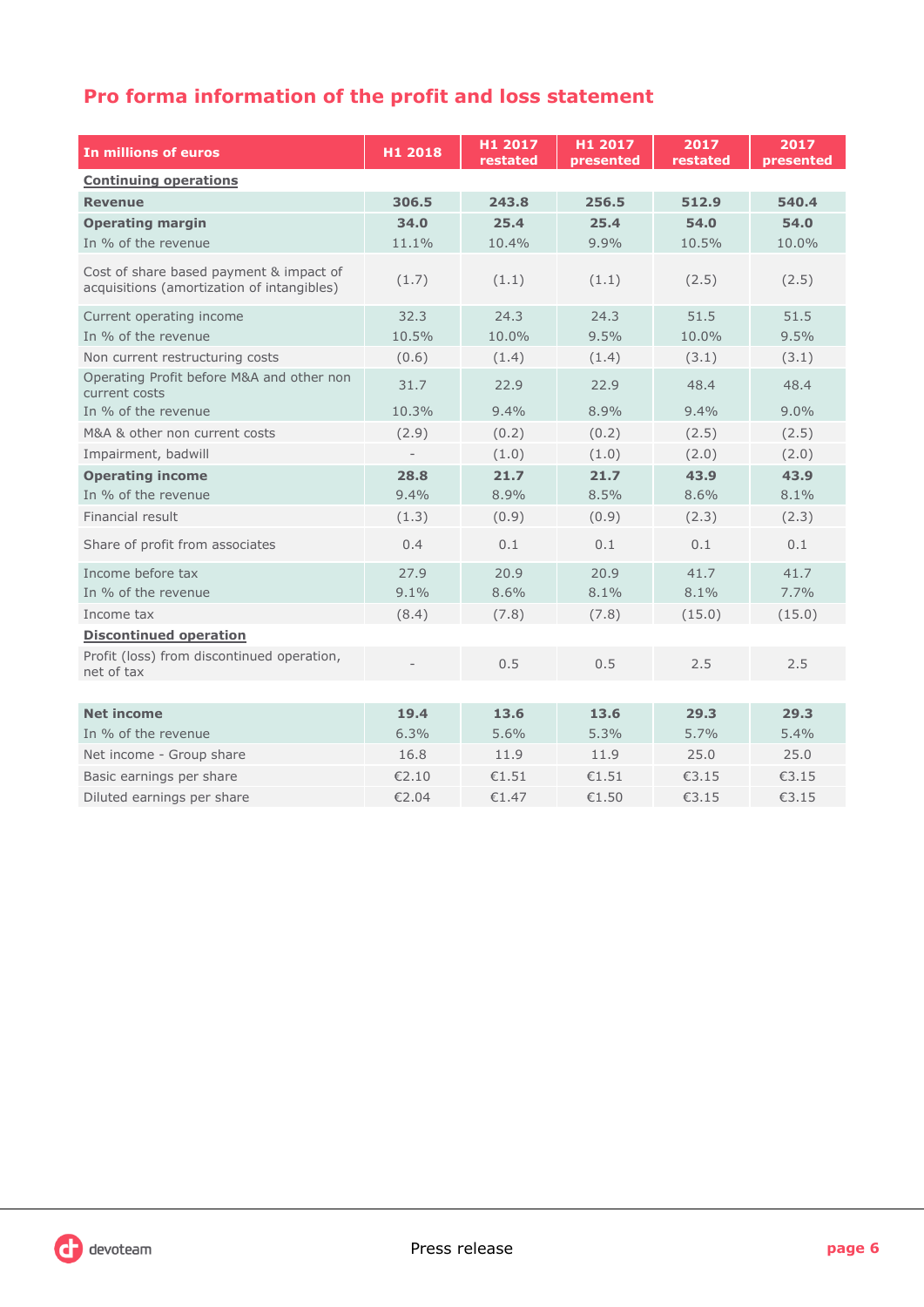# **Quarterly revenue by region**

| In millions of euros                 | Q1 2018 | Q1 2017<br>restated | Q2 2018 | Q2 2017<br>restated | H1 2018 | H1 2017<br>restated |
|--------------------------------------|---------|---------------------|---------|---------------------|---------|---------------------|
| <b>France</b>                        | 80.2    | 63.4                | 79.8    | 60.0                | 160.0   | 123.3               |
| Variation                            | 26.6%   |                     | 33.1%   |                     | 29.8%   |                     |
| L-f-I variation                      | 19.7%   |                     | 26.1%   |                     | 22.8%   |                     |
| <b>Northern Europe &amp; Benelux</b> | 39.8    | 31.6                | 39.3    | 28.6                | 79.0    | 60.3                |
| Variation                            | 25.7%   |                     | 37.2%   |                     | 31.2%   |                     |
| L-f-I variation                      | 8.9%    |                     | 17.1%   |                     | 12.7%   |                     |
| <b>Central Europe</b>                | 16.8    | 13.7                | 16.1    | 14.1                | 32.9    | 27.8                |
| Variation                            | 22.9%   |                     | 14.4%   |                     | 18.6%   |                     |
| L-f-I variation                      | 22.2%   |                     | 14.1%   |                     | 18.1%   |                     |
| <b>Iberia &amp; Latam</b>            | 7.8     | 6.9                 | 8.2     | 7.0                 | 15.9    | 13.9                |
| Variation                            | 12.7%   |                     | 16.2%   |                     | 14.5%   |                     |
| L-f-I variation                      | 13.5%   |                     | 17.8%   |                     | 15.7%   |                     |
| <b>Rest of the world</b>             | 9.8     | 9.1                 | 10.4    | 9.6                 | 20.2    | 18.7                |
| Variation                            | 8.2%    |                     | 7.7%    |                     | 7.9%    |                     |
| L-f-I variation                      | 21.3%   |                     | 15.3%   |                     | 18.2%   |                     |
| <b>Corporate &amp; other</b>         | (0.7)   | 0.1                 | (0.9)   | (0.2)               | (1.7)   | (0.1)               |
| <b>Total</b>                         | 153.7   | 124.7               | 152.8   | 119.1               | 306.5   | 243.8               |
| Variation                            | 23.2%   |                     | 28.3%   |                     | 25.7%   |                     |
| L-f-I variation                      | 16.3%   |                     | 20.5%   |                     | 18.4%   |                     |

Of which impact of significant acquisitions:

| 01 2018 | 01 2017 | 02 2018 | 02 2017 | H1 2018 | H1 2017 |
|---------|---------|---------|---------|---------|---------|
| 4.4     |         | 4.2     |         | 8.6     |         |
| 3.8     |         | 3.6     |         | 7.4     |         |
| 0.4     |         | 0.4     |         | 0.8     |         |
| 0.2     |         | 0.2     |         | 0.4     |         |
| 6.0     |         | 6.0     |         | 11.9    |         |
| 6.0     |         | 6.0     |         | 11.9    |         |
|         |         |         |         |         |         |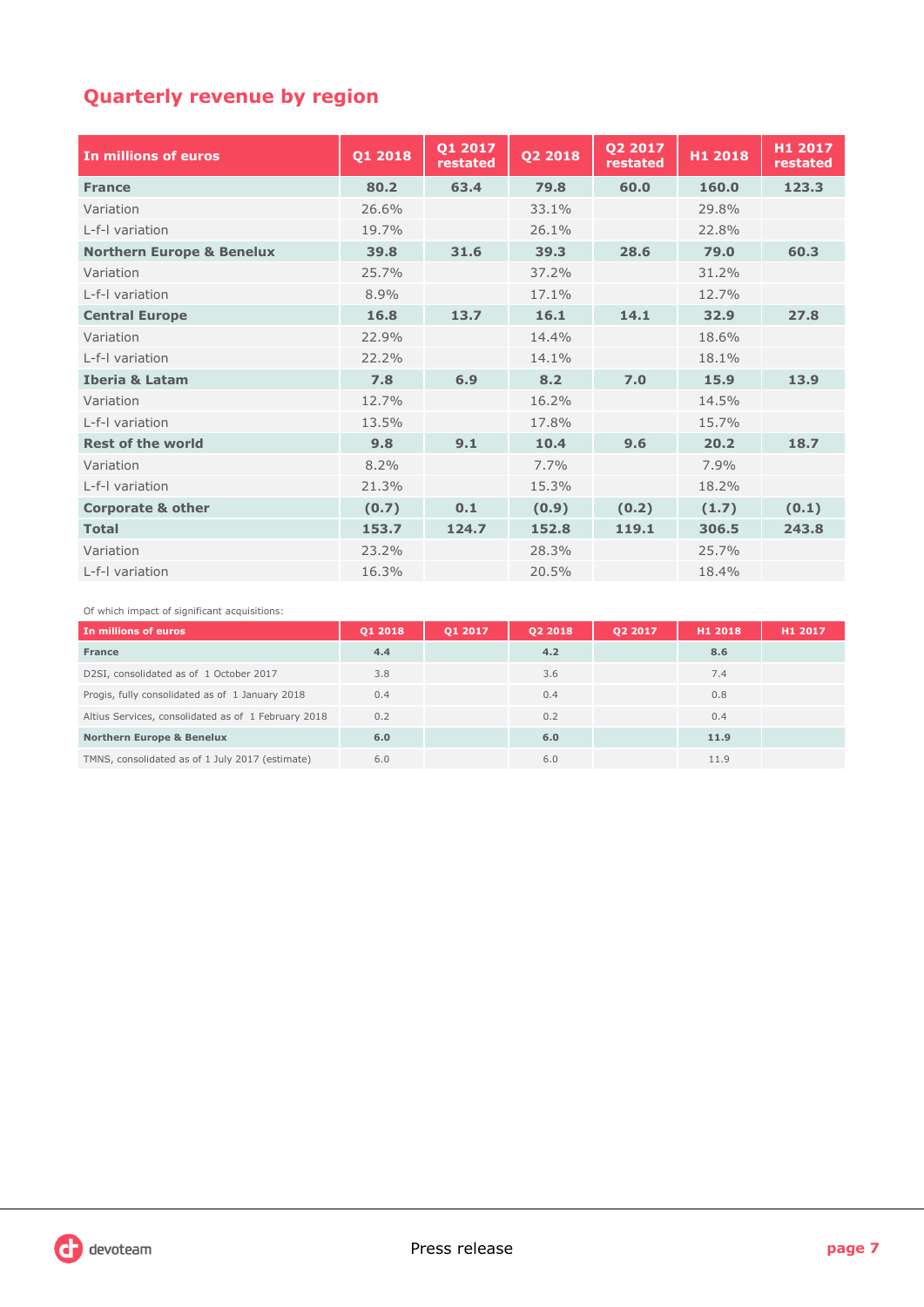# **Quarterly revenue and operating margin by region**

| In millions of euros                 | H1 2018 | H1 2017<br>restated |
|--------------------------------------|---------|---------------------|
| <b>France</b>                        |         |                     |
| Group contribution                   | 160.0   | 123.3               |
| Operating margin                     | 23.8    | 17.0                |
| In % of Group contribution           | 14.9%   | 13.8%               |
| <b>Northern Europe &amp; Benelux</b> |         |                     |
| Group contribution                   | 79.0    | 60.3                |
| Operating margin                     | 6.7     | 4.6                 |
| In % of Group contribution           | 8.5%    | 7.6%                |
| <b>Central Europe</b>                |         |                     |
| Group contribution                   | 32.9    | 27.8                |
| Operating margin                     | 3.2     | 2.4                 |
| In % of Group contribution           | 9.6%    | 8.5%                |
| <b>Iberia &amp; Latam</b>            |         |                     |
| Group contribution                   | 15.9    | 13.9                |
| Operating margin                     | 1.3     | 0.6                 |
| In % of Group contribution           | 8.1%    | 4.4%                |
| <b>Rest of the world</b>             |         |                     |
| Group contribution                   | 20.2    | 18.7                |
| Operating margin                     | 1.9     | 1.6                 |
| In % of Group contribution           | 9.4%    | 8.5%                |
| <b>Corporate &amp; other</b>         |         |                     |
| Group contribution                   | (1.7)   | (0.1)               |
| Operating margin                     | (2.9)   | (0.7)               |
| <b>Total</b>                         |         |                     |
| Group contribution                   | 306.5   | 243.8               |
| Operating margin                     | 34.0    | 25.4                |
| In % of Group contribution           | 11.1%   | 10.4%               |

# **Utilization rate of internal resources**

| 01 2017 | 02 2017 | 03 2017 | 04 2017 | 2017  | 01 2018 | 02 2018 |
|---------|---------|---------|---------|-------|---------|---------|
| 83.2%   | 84.3%   | 85.4%   | 85.3%   | 84.6% | 85.6%   | 84.4%   |

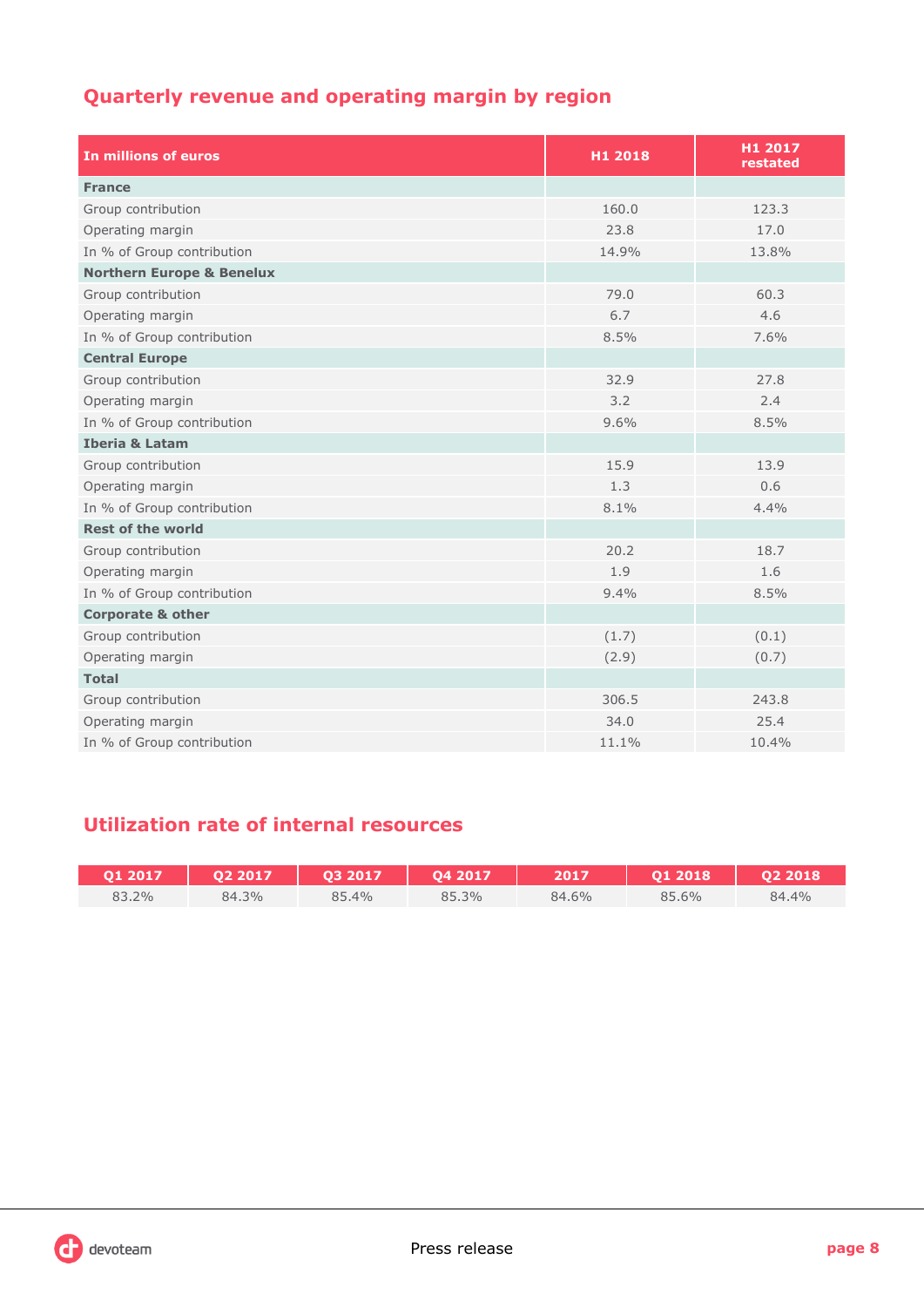## **Net debt**

| <b>In millions of euros</b>                                    | 30.06.2018 | 31.12.2017 | 30.06.2017 |
|----------------------------------------------------------------|------------|------------|------------|
| Short-term investments                                         | 10.2       | 0.1        | 10.1       |
| Cash at bank*                                                  | 60.5       | 82.1       | 71.9       |
| Bank overdrafts (liability)                                    | (0.9)      | (2.7)      | (1.0)      |
| <b>Cash and cash equivalents</b>                               | 69.8       | 79.6       | 81.0       |
| <b>Cash management assets</b>                                  | 0.3        | 0.3        | 1.7        |
| <b>Bonds</b>                                                   | (29.8)     | (29.8)     | (29.8)     |
| Obligations under finance leases                               | (0.1)      | (0.1)      | (0.4)      |
| Draw-downs on bank and similar facilities and other borrowings | (2.1)      | (1.0)      | (1.3)      |
| <b>Long-term borrowings</b>                                    | (32.0)     | (30.9)     | (31.5)     |
| <b>Bonds</b>                                                   | (0.9)      | (0.4)      | (0.9)      |
| Obligations under finance leases                               | (0.4)      | (0.8)      | (0.8)      |
| Draw-downs on bank and similar facilities and other borrowings | (0.2)      | (0.3)      | (0.4)      |
| <b>Short-term borrowings</b>                                   | (1.5)      | (1.5)      | (2.2)      |
| <b>Total borrowings</b>                                        | (33.5)     | (32.4)     | (33.6)     |
| Derivative instruments                                         |            |            |            |
| Net cash                                                       | 36.7       | 47.5       | 49.0       |
| Of which cash from discontinued operations                     | 1.6        | 1.8        | 9.8        |
| <b>Total Equity</b>                                            | 171.4      | 162.0      | 155.8      |
| <b>Debt to Equity Ratio</b>                                    | $-21.4%$   | $-29.3%$   | $-31.5%$   |

\*Including factoring position (net of deposit) for €17.1 million on 30 June 2018, €13.8 million on 31 December 2017 and €14.3 million on 30 June 2017

# **Changes in exchange rates**

| For $E1$        | <b>Average rate</b><br>H1 2018 | <b>Average rate</b><br>H1 2017 | <b>Variation</b> |
|-----------------|--------------------------------|--------------------------------|------------------|
| UAE dirham      | 4.445                          | 3.977                          | $-10.5%$         |
| Czech koruna    | 25.501                         | 26.784                         | $5.0\%$          |
| Danish krone    | 7.448                          | 7.437                          | $-0.1\%$         |
| Pound sterling  | 0.880                          | 0.861                          | $-2.2\%$         |
| Moroccan dirham | 11.250                         | 10.779                         | $-4.2\%$         |
| Mexican peso    | 23.085                         | 21.044                         | $-8.8%$          |
| Norwegian krone | 9.593                          | 9.179                          | $-4.3%$          |
| Zloty           | 4.221                          | 4.269                          | 1.1%             |
| Tunisian dinar  | 2.977                          | 2.546                          | $-14.5%$         |
| Turkish lira    | 4.957                          | 3.939                          | $-20.5%$         |
| US dollar       | 1.210                          | 1.083                          | $-10.5%$         |

## **Glossary**

Restated: restated in accordance with IFRS 15 related to revenue from contracts with customers.

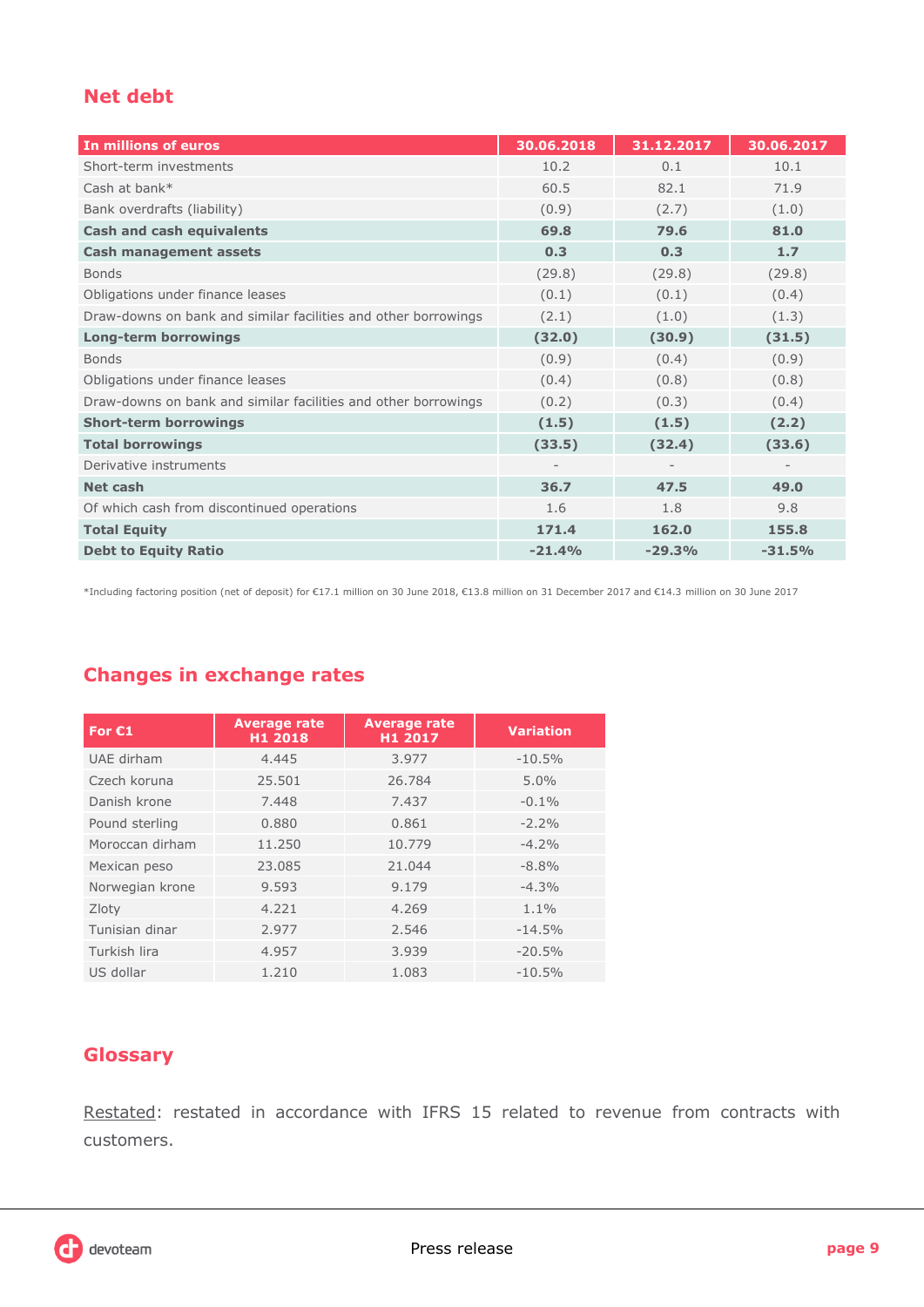France: France.

Northern Europe & Benelux: Belgium, Denmark, United Kingdom, Luxembourg, Netherlands inclusing TMNS in Switzerland, in Germany and Serbia, and Norway.

Central Europe: Austria, Czech Republic, Germany and Poland.

Iberia & Latam: Spain, Mexico, Panama and Portugal.

Rest of the world: Middle East, Italy, Morocco, Tunisia and Turkey

Corporate & other: headquarter activities which cannot be allocated directly to the operational regions, and discontinued activities.

Revenue and group contribution: the revenue of a region is the contributive revenue and is defined as the total revenue (internal and external) of the region minus the costs of internal subcontracting. It reflects the contribution of the region to the revenue of the Group produced with own resources. The sum of the contributions of the regions corresponds to the consolidated revenue of the Group.

Operating margin: current operating result excluding the cost of share-based payments and the amortization of intangible assets resulting from acquisitions.

Like-for-like or l-f-l variation: variation at comparable perimeter and exchange rates.

Utilization rate of resources: number of working days of billable employees that were billed to a client compared to the total number of available days excluding holidays.

SMACS: Social Mobile Analytics Cloud Security.

DevOps: IT organizations must become nimble and work together to stay relevant. The consumerization of IT has changed customer expectations and IT must adapt its culture and processes to deliver apps and features faster. With a complete DevOps strategy, organizations can begin the culture, process, and platform changes needed to meet the new demands. The result is an IT organization that can deliver business innovation faster. (Source: RedHat.com, 2018)